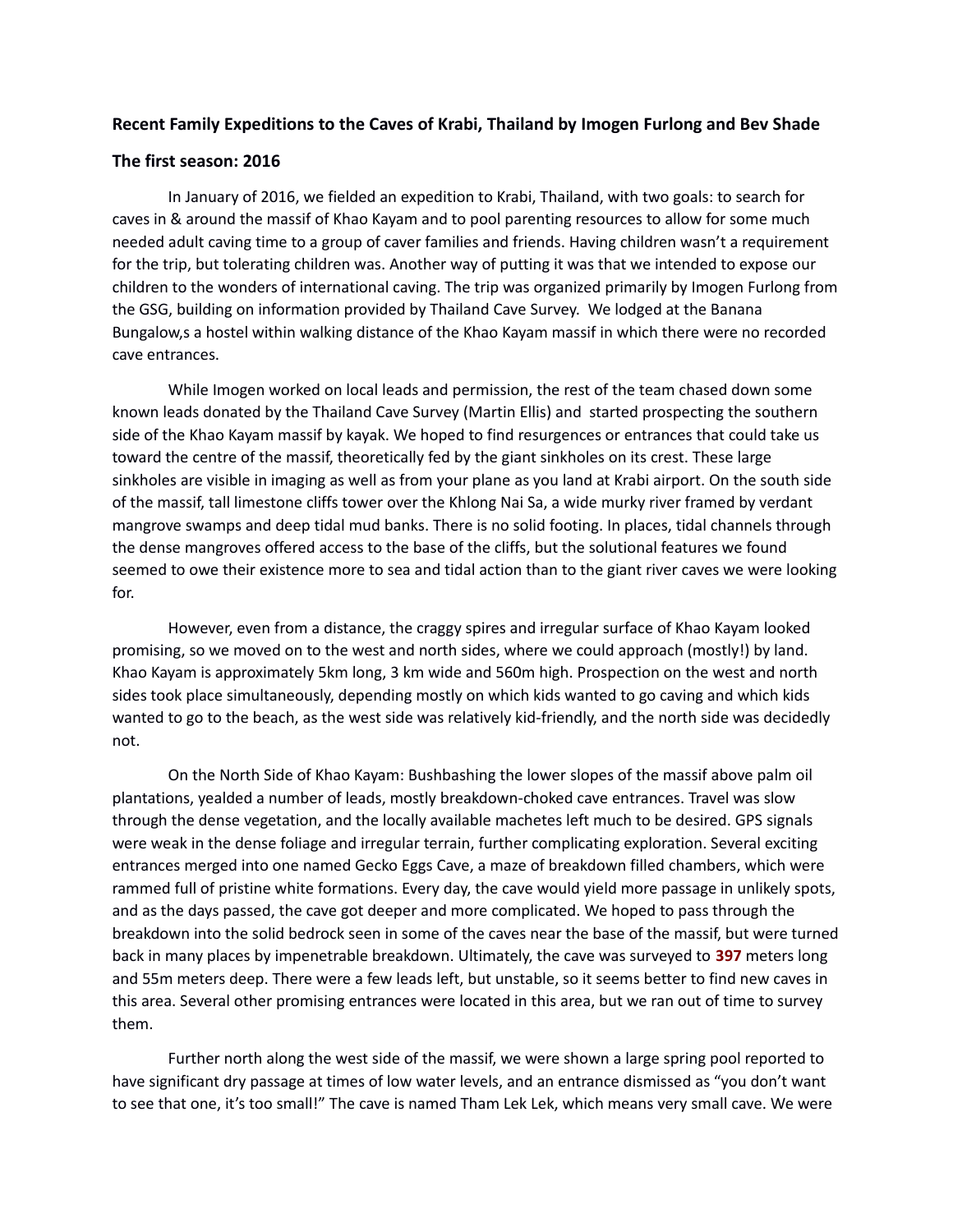unable spot any dry passage at the spring either by climbing to higher galleries or by snorkeling in the murky spring pool. Tham Lek Lek, on the other hand, turned out to be quite a jewel. A small entrance at the base of a tall limestone cliff led to a pleasant chamber dominated by mountains of mud. The air in this room was still and humid, but at least we were truly in the dark zone at last! A bit of grovelling under a flowstone boss at the "end" of the cave led to several lovely galleries – flat gravel floors, tall arched ceilings, well decorated. Our stroll through this new passage ended at a small sump. This sump was small but clear, and teemed with troglobitic isopods. We had a great time teaching the kids about cave fauna and mapping caves, and the joy of getting to name passages when you're on the survey team.

Back at camp, Bev and Imogen kept thinking and discussing the sump – here we finally had a proper cave, certainly there was more passage on the other side. Could we drain the sump? The cave was almost flat, but we might be able to put water in a depression 20 meters downstream. Bev scoured local hardware stores for some sort of hand pump and tubing, to no avail. Bailing by hand seemed tedious, but we did have access to child labour! Finally, we scavenged some buckets from the hostel and convinced our offspring that bailing a sump would be exciting and fun! Progress was slow and some children required encouragement, but after what seemed like an eternity but was probably more like an hour or two, we lowered the water level by about 30 cm, and suddenly were greeted by a rush of cool air! After that, the cave always felt fresh instead of stagnant as it had. The pace of bailing picked up and soon we had a short ear dip that opened into a borehole! A full day of survey ended with 400 meters surveyed, a great looking main lead, and several big infeeders in the ceiling and a bit of a high at base camp. Over the coming days, we kept pushing the main route, which was a classic meandering river passage, and the few side passages we could climb into. We had to slog through some low crawlways where you got muddy up to your eyeballs, but were always rewarded by more nice passage.

During this time, exploration of Gecko Eggs Cave was ongoing, and we were excited to see the survey plots get closer and closer together! Eventually, the two caves were only separated by about 15m, but breakdown prevented a connection. However, the stream passage of Tham Lek Lek continued upstream (increasingly smaller and less pleasant) until one team finally emerged from a small sinkhole on the north side of Khao Kayam. The tired cavers were happy to hike home through the palm oil plantations instead of back through the less pleasant bits of cave. The cave now stands at 1.33 km long, with good potential for connection to upper level entrances via numerous avens.

On the west side of Khao Kayam: Several local residents showed us caves. Some of the caves had been show caves in the past, as evidenced by collapsing wooden board walks across the mangrove swamp to improve access. These were mostly airy fossil caves, the edges and corners of much bigger caves, long since eroded into thin air. They hint at majestic galleries and luscious borehole. Good places for kids' hide and seek while they wait for the sketcher, or hold the tape. We mapped two of the four (Tham Hong and Muddy Stick) adding 200m to the survey.

**2016 Participants: Nicola Burgess (UK), Rob Bryniarski (UK), Ross Davidson (UK), Liz Das Neves (UK), Larissa Dickson (AUS), Naomi Fox (UK), Imogen & Rowan Furlong (UK), Tim Moulds (AUS), Bill Nix (UK), Dane Randell (AUS), Bev Shade (USA), Fraser, Kate, Lyrah, & Torin Stephens (UK), Ollie Wilson (USA), Matt & Sebastian Wire (UK), Rebecca Wire (NZ).**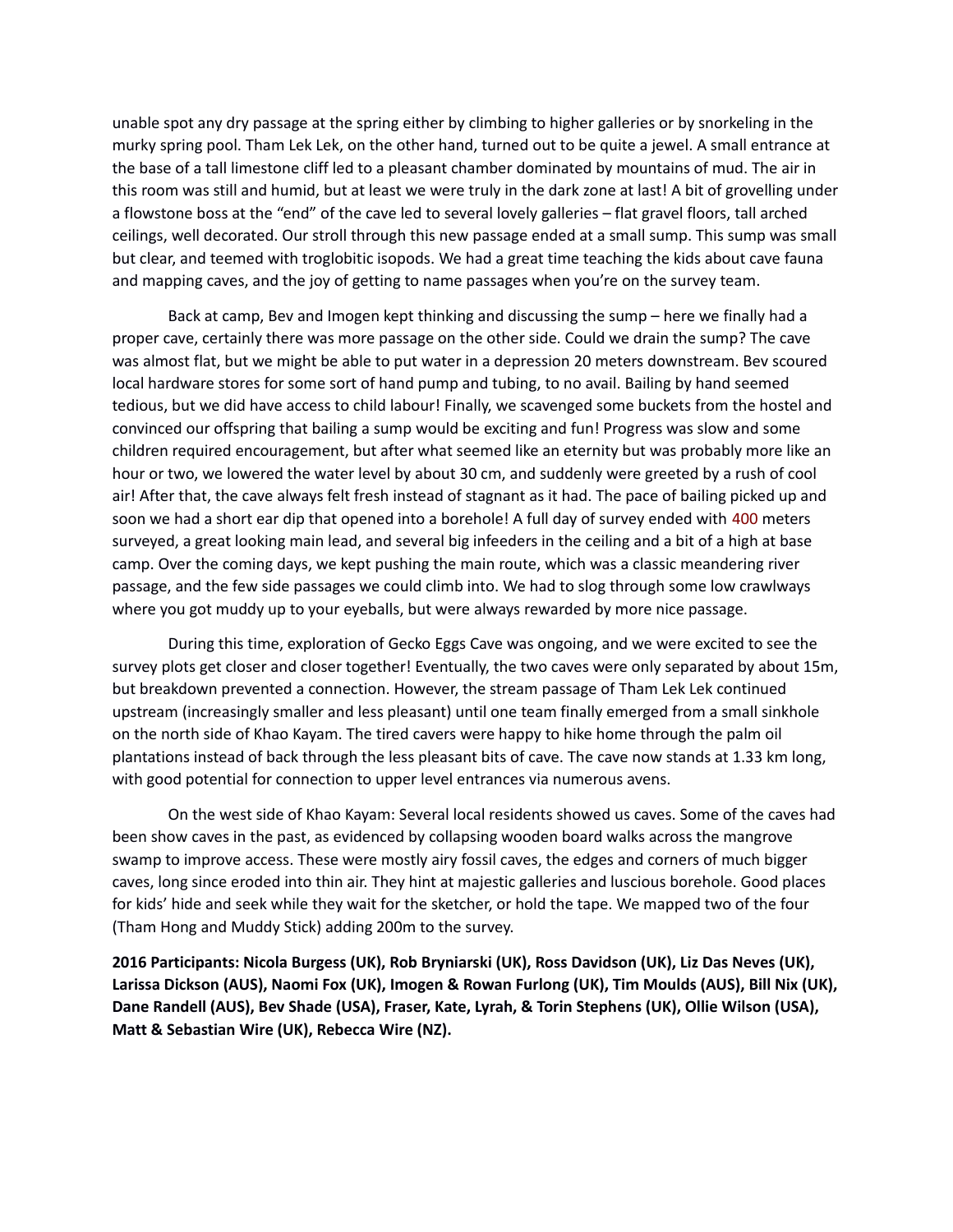## **Return in 2018**

In the intervening two years, word had obviously spread of the family friendly expedition to paradise. We saw an increase in membership and gained some additional financial support from the Ghar Parau, which was used to purchase some equipment. 15 families of various sizes made up the 52 strong group of cavers and support crew from UK, Europe, USA and Australia. The expedition was split across two accommodation sites, Banana Bungalows and Melina Villas. This led to some communications and data harvesting issues, which were navigated partially successfully via Social Media.

Objective one was to get into the enticing doline at the top of Khao Kayam. This was helped by a cooler wetter January 2018, where bushbashing in the jungle was a less dehydrating experience than in 2016. Nevertheless it took Rob Bryniarski aided by Alan Jackson, Torben Redder, Ian Lawton and Matt Wire, several trips out on the hillside route finding and laying polyprop handlines up rock faces until the doline was reached. With less than 20mins spent exploring the bottom, the prospecting is incomplete in this area and a return is recommended. Signs indicate that this doline fills to around a depth of 5m, creating a lagoon in wet season, so best prospects are above this height from the bottom of depression.

Several other high level (circa 400m) vertical entrances were investigated, but did not penetrate the hillside more than 30m, being infilled. The upper areas, are still largely unprospected, and areas of very prickly impenetrable vegetation make some slopes inaccessible. Lower on the northern slopes above Lek Lek some other shorter caves were found. Short sections of horizontal passage in large dimensions (5m wide x 10m high) located at around 100m above sea level are pieces of a jigsaw which hint at the ancient systems that once existed. All these closed down after a few metres with the longest at 60m.

Bev Shade and Matt Wire returned to an unexplored entrance near Geko Eggs and this turned into a very pleasant cave, named Happy Crawfish. This cave was surveyed, and had similar dimensions and scope to that of nearby Geko Eggs. Happy Crawfish was 392m long and 43m deep. This cave again stops short of connecting to Tham Lek Lek. The bottom of the cave ends in a sump which Peter Glanville attempted to free dive. During the attempt he came face to face with a large curious crawfish, which had a nibble, decided it didn't want any more of the Dr G and left him to scrabble to safety.

At the same elevation but further east, still on the northern slopes Imogen, Liz Lawton, Liz De Neves and Will Stewart found a promising entrance blocked by a boulder. Levering this out of the way revealed good sized passage descending steeply to a tight squeeze. Once through passage dimensions improved and a Bat Colony of 30 or more bats roosted up in an aven. The cave finished in a too tight rift, a surveyed length of 86m and depth of 26m, showed the cave again 30m shy of a Tham Lek Lek connection.

The Southern and Western areas yealded the most in terms of surveyed length. The remaining two west end caves discovered in 2016 , Tham Moo and Tham Kang Kow added 800m to the survey. Rob Bryniarski and Alan Jackson, accompanied on separate occasions by Brett Wiltshire and Rob Suczak explored the mangroves along the southern edge of the Khao Kayam Massive. This muddy mission discovered several short caves, a couple of which were resurgences. The most promising of these stands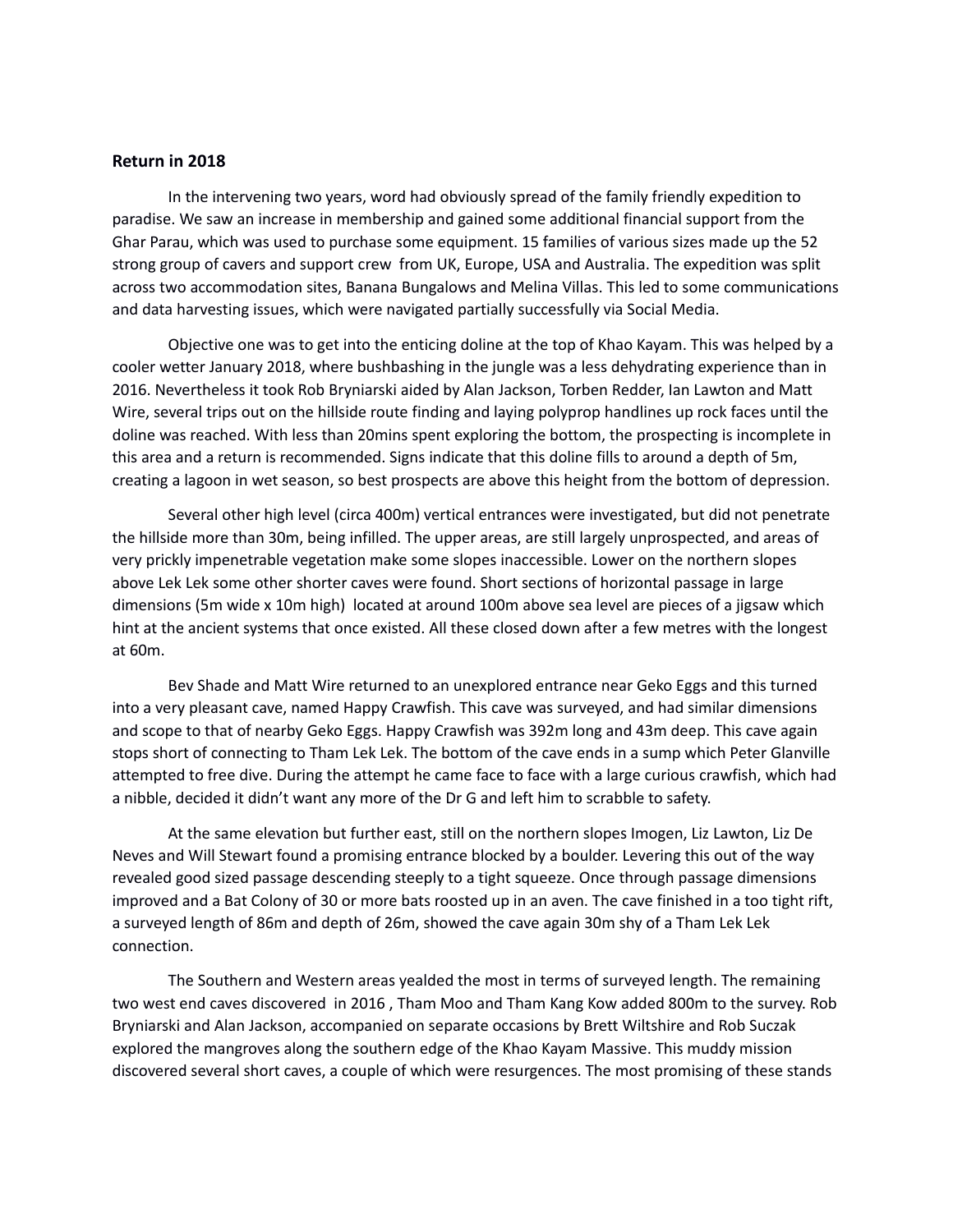at 138m named 'window of opportunity' with a going lead requiring the removal of an obstacle, to continue exploration.

The teams exploring the Khao Nong Chang Tai area, found a string of caves with phreatic development. Tham Nong Chang Tai was extended by a further 500 metres from 2016 with ongoing wet passages near the entrance, now stands at 821m long. Other caves in this area were Phreatic Ghost Cave 390m, Rough Pearl 160m and Ridley Racer 65m to name the longest. This area was well visited by the children in the team, due to the accessible nature of the entrances and the passage size. Several digging trips by kids excavated ways into more passage, thus proving their value to the expedition.

We plan to return in January 2020 to continue work in this region.

2018 Participants: Rob Bryniarski (UK), , Liz Das Neves (UK), Jennifer, Ken & Will Demarest (USA), Larissa Dickson (AUS), Imog**en & Rowan Furlong (UK), Peter and Angela Glanville (UK), Connor Haughey (USA), Ian, Liz, Emily and Toby Lawton(UK), Alan and Anna Jackson(AUS), Louise Koorsgaard (DK), Tim, Claire, & Barbera Moulds (AUS), Bill Nix (UK), Paco Murray(AUS), Kathleen O'Connor (USA), Dane Randell (AUS),Torben, Marie and Karin Redder(DK), Bev Shade (USA), Fraser, Kate, Lyrah, & Torin Stephens (UK), Rob Susak(AUS) Kirsty, Will, Rueben and Erin (UK), Robert and Ryan Suczak (AUS), Ollie Wilson (USA), Matt, Aurelia & Sebastian Wire (UK), Brett Wiltshire(AUS), Vadimir Yurkens(RUS), Matt and Ben Yurkens (CHINA), Barbara Zakrzewska(AUS),, Bert, Johanna and Harry De Wale (AUS)**

Notes:

1.All Data sent to Thailand Cave Survey managed via Martin Ellis and hosted on the Shepton Mallett CC website<https://www.thailandcaves.shepton.org.uk/>



2. Lek Lek system Plan and Profile